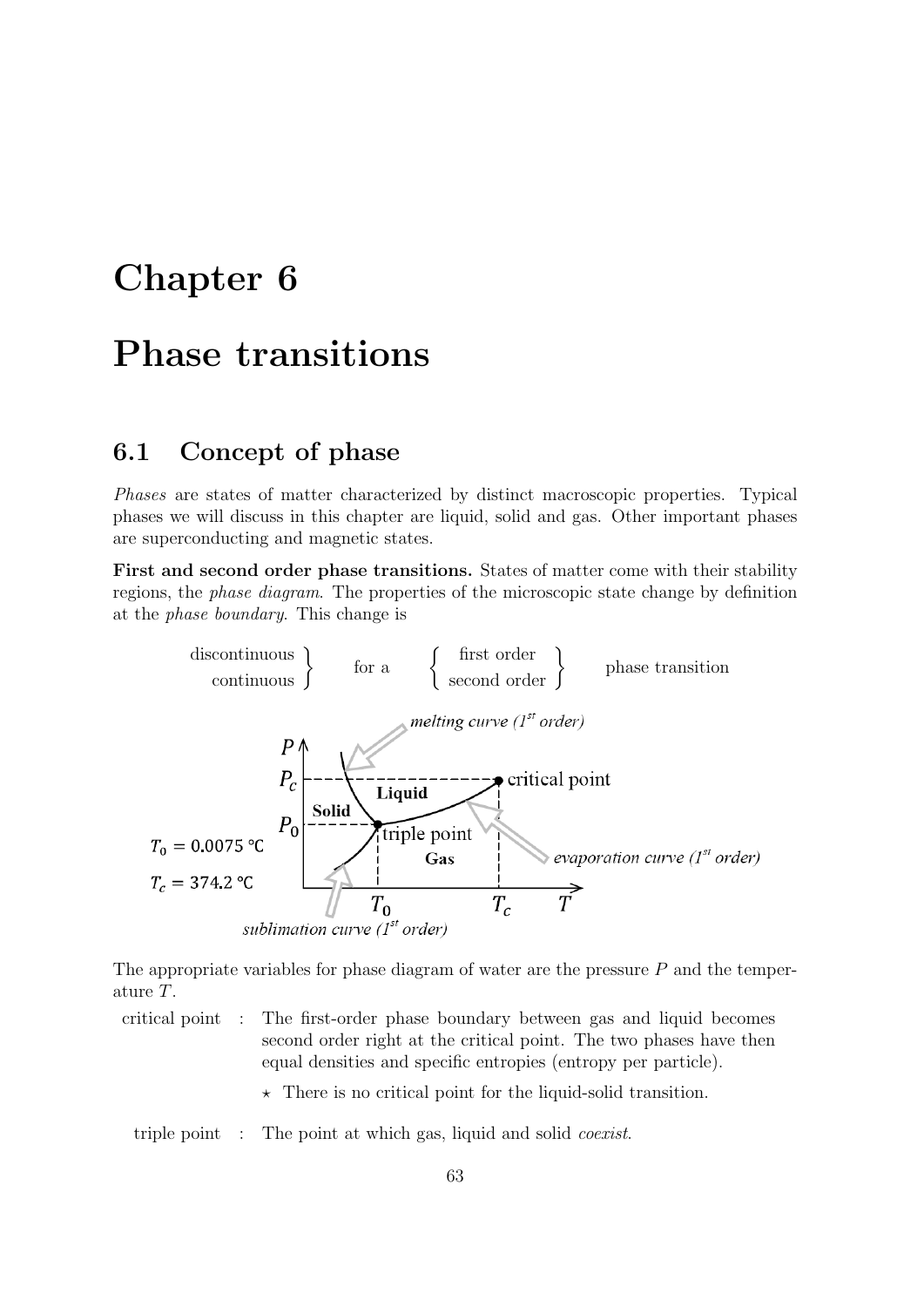Skating on ice. The melting curve of water has *negative slope*. Ice does hence melt at constant temperature  $T < T_0$  when increasing the pressure P. This happens during skating on ice.

## 6.2 First-order phase transition

When water starts boiling, it undergoes a phase transition from a liquid to a gas phase. For both phases independently, the equation of state is a well-defined regular function, continuous, with continuous derivatives. However, while going from liquid to gas one function "abruptly" changes to the other function. Such a transition is of *first-order*.

Gibbs enthalpy. Phase transitions in the  $P - T$  phase diagram are described by the Gibbs enthalpy  $G(T, P, N)$ , as defined by (5.11), which is itself a function of the pressure P and of the temperature T.  $G(T, P, N)$  changes *continuously* across the phase boundary when the transition is of first order. The entropy  $S$  and volume  $V$ , which are given by the derivatives

$$
S = -\left(\frac{\partial G}{\partial T}\right)_P, \qquad V = \left(\frac{\partial G}{\partial P}\right)_T, \qquad dG = -SdT + VdP + \mu dN
$$

of the Gibbs potential, are in contrast discontinuous.



Latent heat. Let us consider an instead of the  $P - T$  the  $P - V$  diagram, which is a projection of the equation of state for water.

Two phases 1 and 2 coexisting at a temperature  $T_0$  have *different* entropies  $S_1$  and  $S_2$ . The system must therefore absorb or release heat, the *latent* heat  $\Delta Q_L$ ,

$$
\Delta Q_L = T_0 (S_2 - S_1) ,
$$

during a phase transition of first order.

#### 6.2.1 Condition for phase coexistence

We consider a system composed by one species of particles at given conditions of P and T (constant). Let us assume coexistence of two phases in our system. In this case, the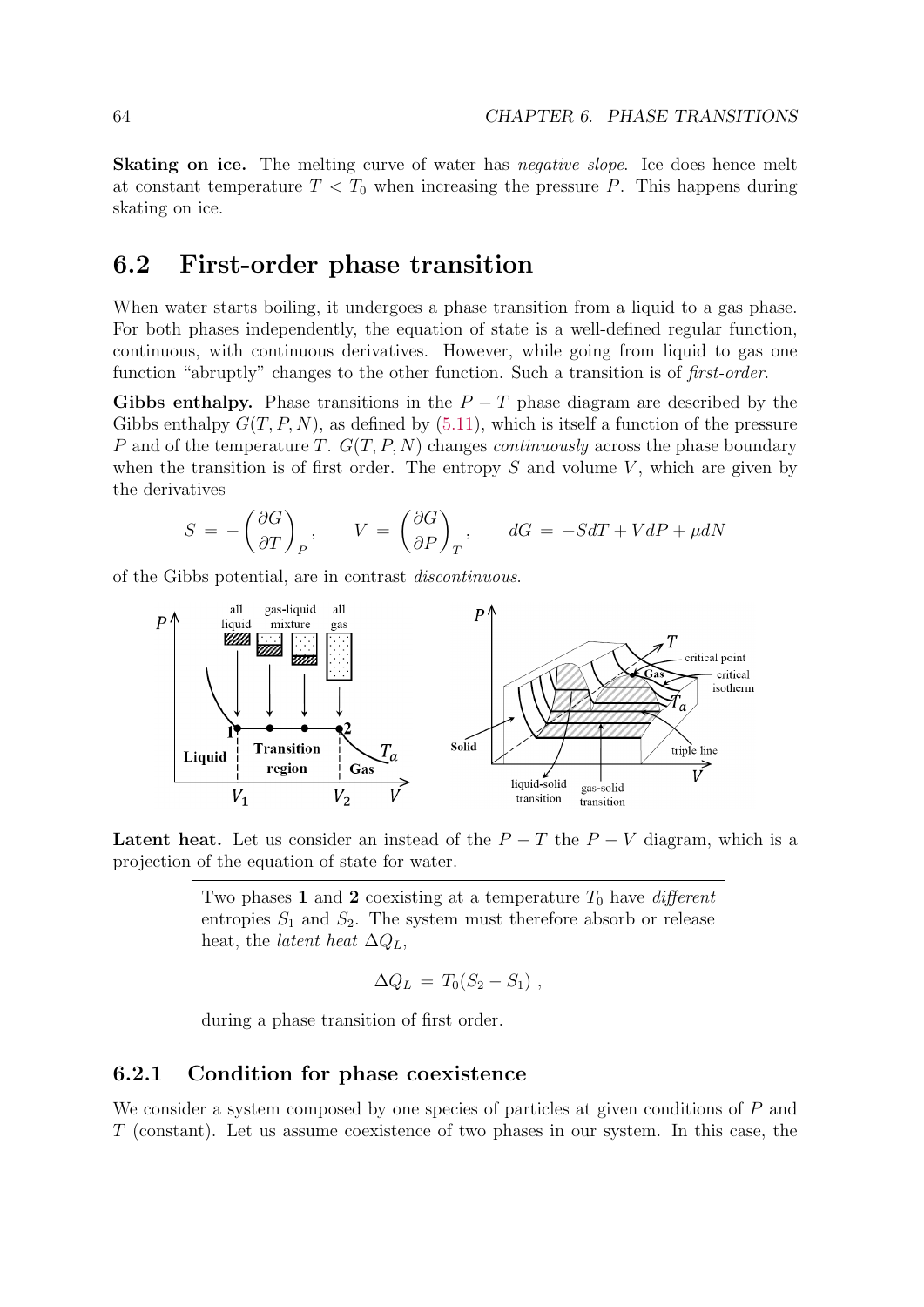Gibbs potential is the sum of Gibbs potentials of the two phases,

$$
G(T, P, N) = G_1(T, P, N_1) + G_2(T, P, N_2)
$$
  
=  $N_1\mu_1(T, P) + N_2\mu_2(T, P)$ ,

where we have used the Gibbs-Duhem relation (5.17).  $N_i$  and  $\mu_i$  are the number of particles and the chemical potential in phase i and  $N = N_1 + N_2$ .

Principle of minimal Gibbs energy. The principle of minimal Gibbs energy discussed in Sect. 5.5.2 states that Gibbs potential has to be at its minimum, i.e.  $dG = 0$ , when P, T and  $N = N_1 + N_2$  are fixed. G has to be therefore in equilibrium with respect to particle transfer from one phase to the other. This implies that

$$
dG = \mu_1 dN_1 + \mu_2 dN_2 = 0, \qquad \boxed{\mu_1(T, P) = \mu_2(T, P)}, \qquad (6.1)
$$

with  $dN_1 = -dN_2$ . The condition of *coexistence* (6.1), tells us that the two phases 1 and 2 must have identical chemical potentials.



#### 6.2.2 Clausius-Clapeyron equation

We denote the discontinuities across the phase boundary with

$$
\Delta G = G_2(T, P, N_1) - G_1(T, P, N_2)
$$
\n
$$
\Delta S = S_2 - S_1 = -\left(\frac{\partial(\Delta G)}{\partial T}\right)_P, \qquad \Delta V = V_2 - V_1 = \left(\frac{\partial(\Delta G)}{\partial P}\right)_T,
$$
\n(6.2)

where we assume that  $S_2 > S_1$ .

Cyclic chain rule. The discontinuities  $\Delta G$ ,  $\Delta S$  and  $\Delta V$  are functions of V, T and P, which are in turn related by the equation of state  $f(P, V, T) = 0$ . There must hence exist a function  $\tilde{f}$  such that

$$
f(\Delta G, T, P) = 0
$$

This condition allows to apply the cyclic chain rule discussed in Sect. 4.5. It leads to

$$
\underbrace{\left(\frac{\partial(\Delta G)}{\partial T}\right)_P}_{-\Delta S} \left(\frac{\partial T}{\partial P}\right)_{\Delta G} \underbrace{\left(\frac{\partial P}{\partial(\Delta G)}\right)_T}_{1/\Delta V} = -1 ,
$$
\n(6.3)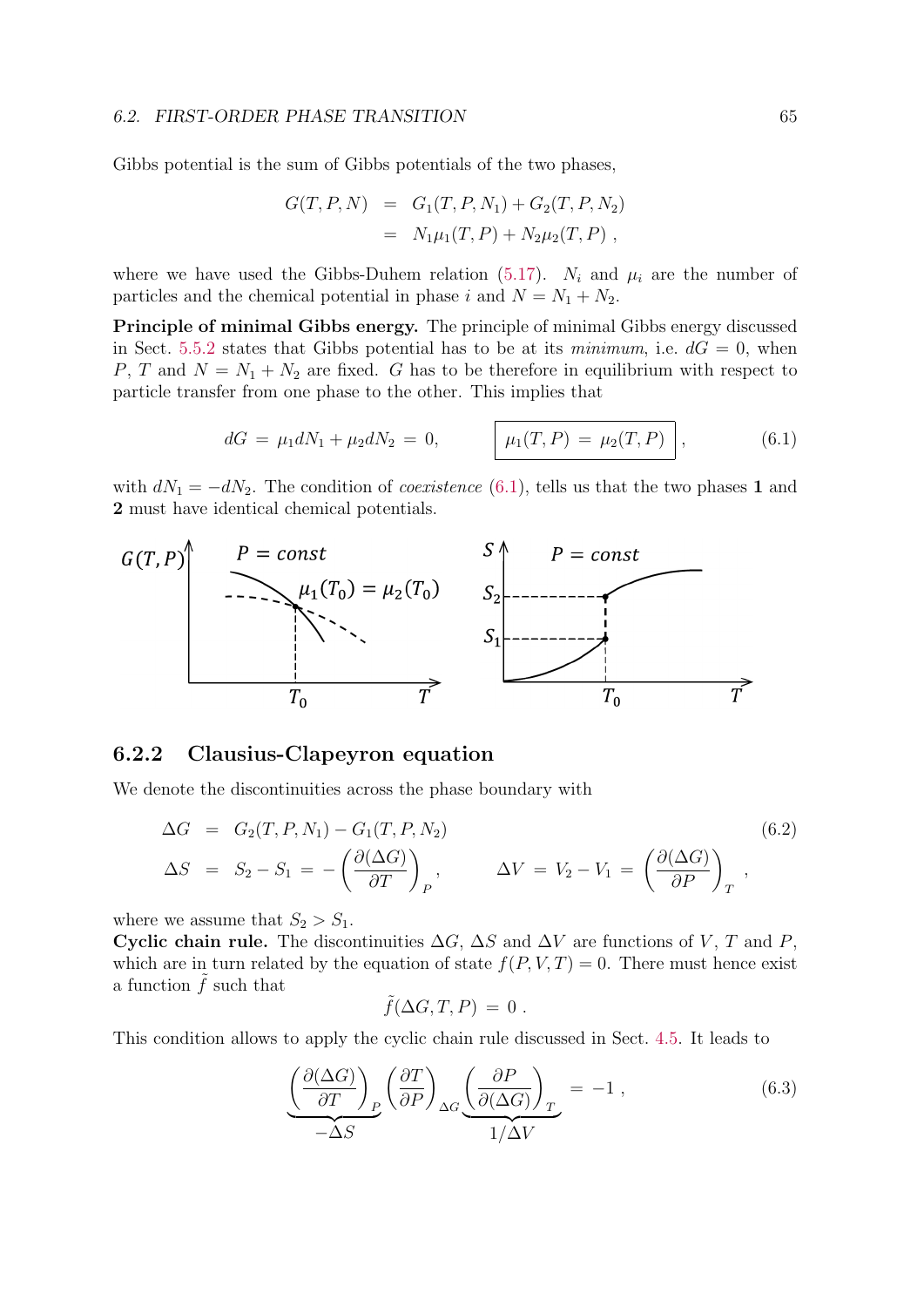where we have used  $(6.2)$ .

**Vapor pressure.** We note that  $P$  is the vapor pressure (Dampfdruck) for the gas-liquid transition. It changes with temperature along the phase transition line as

$$
\frac{dP}{dT} \equiv \left(\frac{\partial P}{\partial T}\right)_{\Delta G = 0},
$$
\n(6.4)

where we have used with  $\Delta G = 0$  when the two phases are in equilibrium with each other.  $(\partial P/\partial T)_{\Delta G=0}$  is hence slope of the transition line in the  $P-T$  diagram.



The slope  $\Delta P/\Delta T$  along the solid-liquid interface is positive when the substance contract upon freezing, the standard situation. Water does however expands upon freezing due to the Hydrogen bonding between molecules.  $\Delta P/\Delta T$  is in this case negative.

Clausius-Clapeyron relation. We rewrite (6.3) as

$$
\left(\frac{dP}{dT}\right)_{\Delta G=0} = \frac{\Delta S}{\Delta V}, \qquad \left|\frac{dP}{dT} = \frac{\Delta Q_L}{T\Delta V}\right|, \tag{6.5}
$$

where  $\Delta Q_L = T \Delta S$  is the latent heat. All quantities entering the Clausius-Clapeyron relation (6.5) can be measured. It can be used either as a consistency check or to determine the latent heat  $\Delta Q$  by measuring T,  $\Delta V$  and the slope  $dP/dT$ .

Second order transitions. In a second-order phase transition the first derivatives of G vanish and the Clapeyron equation is replaced by a condition involving second derivatives.

# 6.3 Ehrenfest classification of phase transitions

For the following discussion, let us denote the two phases in equilibrium at a given coexistence curve as  $\alpha$  and  $\beta$ . Following Ehrenfest we define next the *order of the phase* transition.

> The order of the lowest derivative of the Gibbs enthalpy G showing a *discontinuity* upon crossing the coexistence curve is the order of a phase transition.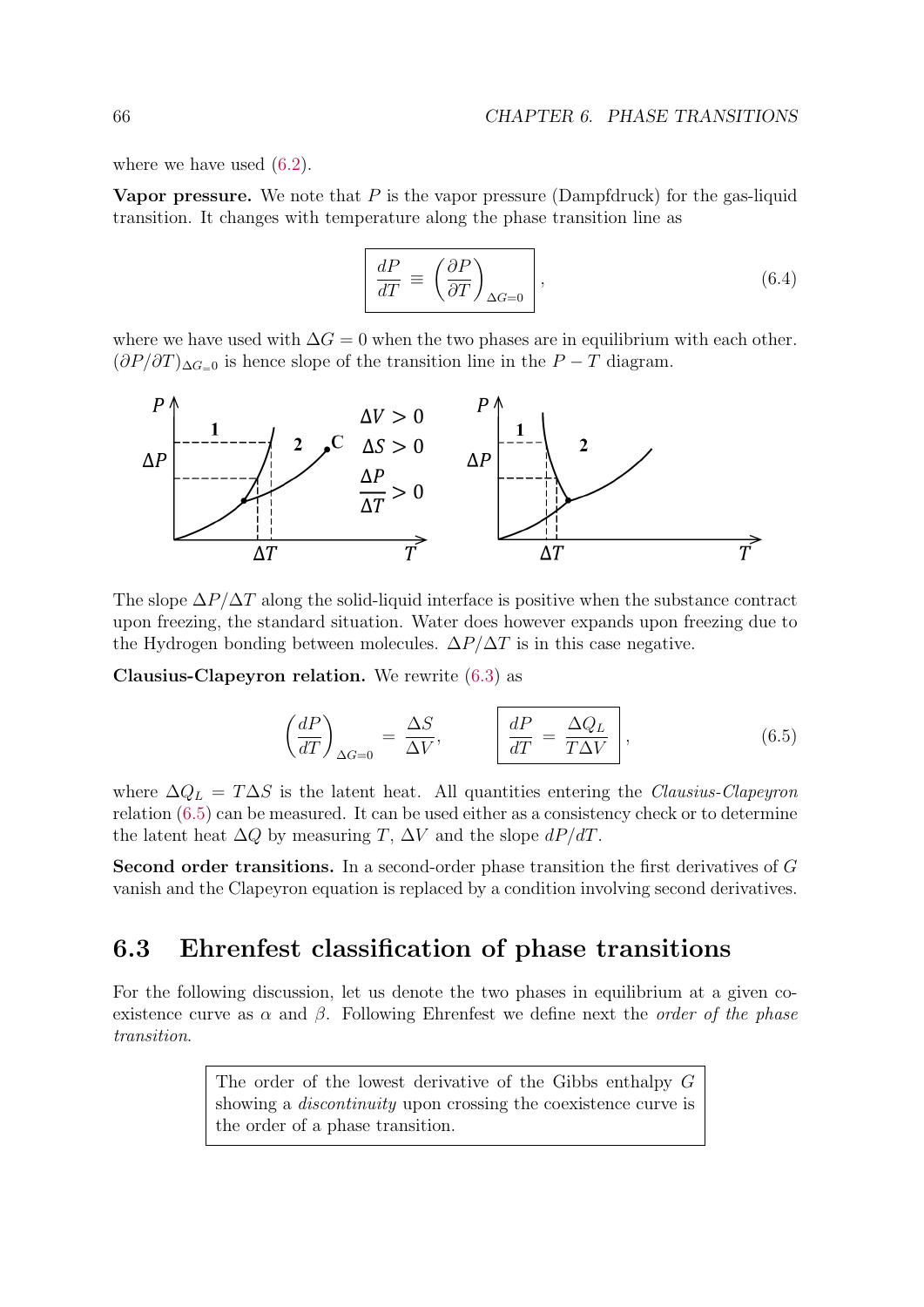#### 6.3. EHRENFEST CLASSIFICATION OF PHASE TRANSITIONS 67

This definition quantifies the preliminary discussion of Sect. 6.1.

**Phase transitions of order n.** Explicitly, a phase transition between phases  $\alpha$  and  $\beta$ is of order  $n$  if

$$
\left(\frac{\partial^m G_{\alpha}}{\partial T^m}\right)_P = \left(\frac{\partial^m G_{\beta}}{\partial T^m}\right)_P, \qquad \left(\frac{\partial^m G_{\alpha}}{\partial P^m}\right)_T = \left(\frac{\partial^m G_{\beta}}{\partial P^m}\right)_T
$$

for  $m = 1, 2, ..., n - 1$  and if

$$
\left(\frac{\partial^n G_{\alpha}}{\partial T^n}\right)_P \neq \left(\frac{\partial^n G_{\beta}}{\partial T^n}\right)_P, \qquad \left(\frac{\partial^n G_{\alpha}}{\partial P^n}\right)_T \neq \left(\frac{\partial^n G_{\beta}}{\partial P^n}\right)_T
$$

In practice, only phase transitions of first- and second-order are of importance. Their properties are listed below.

#### $1^{st}$  order:

1)  $G(T, P)$  continuous;

2) 
$$
S = -\left(\frac{\partial G}{\partial T}\right)_P
$$
 and  $V = \left(\frac{\partial G}{\partial P}\right)_T$  discontinuous;

3) ∃ latent heat.

#### $2^{nd}$  order:

- 1)  $G(T, P)$  continuous;
- 2)  $S(T, P)$  and  $V(T, P)$  continuous;
- 3) the discontinuities in the second order derivative of  $G(T, P, N)$  leads to discontinuities of the response functions

$$
C_P = T \left(\frac{\partial S}{\partial T}\right)_P = -T \left(\frac{\partial^2 G}{\partial T^2}\right)_P
$$
  

$$
\kappa_T = -\frac{1}{V} \left(\frac{\partial V}{\partial P}\right)_T = -\frac{1}{V} \left(\frac{\partial^2 G}{\partial P^2}\right)_T
$$
  

$$
\alpha = \frac{1}{V} \left(\frac{\partial V}{\partial T}\right) = \frac{1}{V} \left(\frac{\partial^2 G}{\partial T \partial P}\right)
$$

(susceptibilities) across the transition Here we have used the definition (4.19) for the heat  $C_P$  at constant pressure.  $\kappa_T$  is the isothermal compressibility,  $\alpha$  the thermal expansion coefficient, as defined in Sect. 4.5, and  $dG = -SdT + VdP + \mu dN$ .

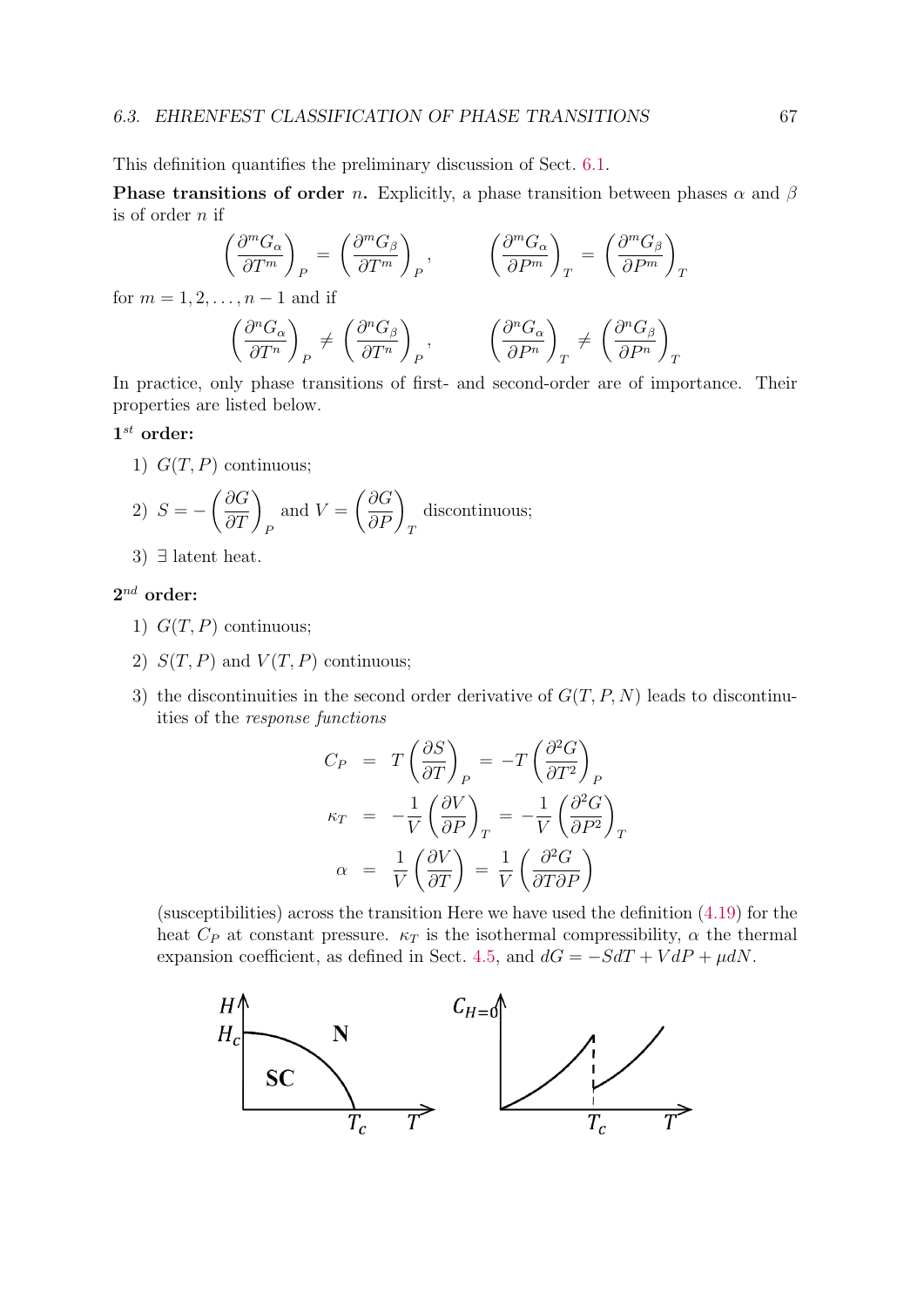Specific heat jump. Phase transitions of the second order show a *finite discontinuity* in the specific heat  $C_P$ . An example is the transition to a superconducting state a at zero magnetic field  $H$ .

Diverging correlation length at criticality. The Ehrenfest classification is only valid if the motion of far away particles is not correlated, viz that the correlation length is finite. The correlation length diverges however at criticality for second order phase transition i.e. when  $T \to T_c$ . This leads in turn also to diverging response functions. The magnetic susceptibility  $\chi$  of a magnetic system diverges f.i. as

$$
\chi = \left(\frac{\partial M}{\partial H}\right)_T, \qquad \chi(T) \sim \frac{1}{(T - T_c)^\gamma}, \qquad (6.6)
$$

where  $\gamma$  is the *critical exponent*. Critical exponents are evaluated using advanced statistical mechanics methods, such as the renormalization group theory. Note, however, that (6.6) is observed in most cases only very close to the transition.

The entropy for a discontinuous transition. Discounting the exact order of transition we may classify a phase transition in any case with regard to the continuity of the entropy. For a discontinuous transition we have:

- (i)  $\Delta S \neq 0$  ;  $\exists$  latent heat;
- (ii)  $C_P = -T \left(\frac{\partial^2 G}{\partial T^2}\right)$  $\partial T^2$  $\lambda$ is finite for  $T \neq T_0$ ; no condition exists for  $T = T_0$ .



The entropy for a continuous transition. In this case we find:

- (i) S continuous  $\Rightarrow$  no latent heat;
- (ii)  $\exists$  critical point  $T_c$ ;
- (iii) singularities in  $C_V$ ,  $\kappa_T$ ,  $\chi_T$

**Density jumps.** Consider a fluid system for which the volume  $V = (\partial G/\partial P)_T$  shows a finite discontinuity  $\Delta V$  at a 1<sup>st</sup> order phase transition, such as the liquid-gas line below the critical point. The corresponding densities particle density  $\rho = N/V$  is then likewise discontinuous.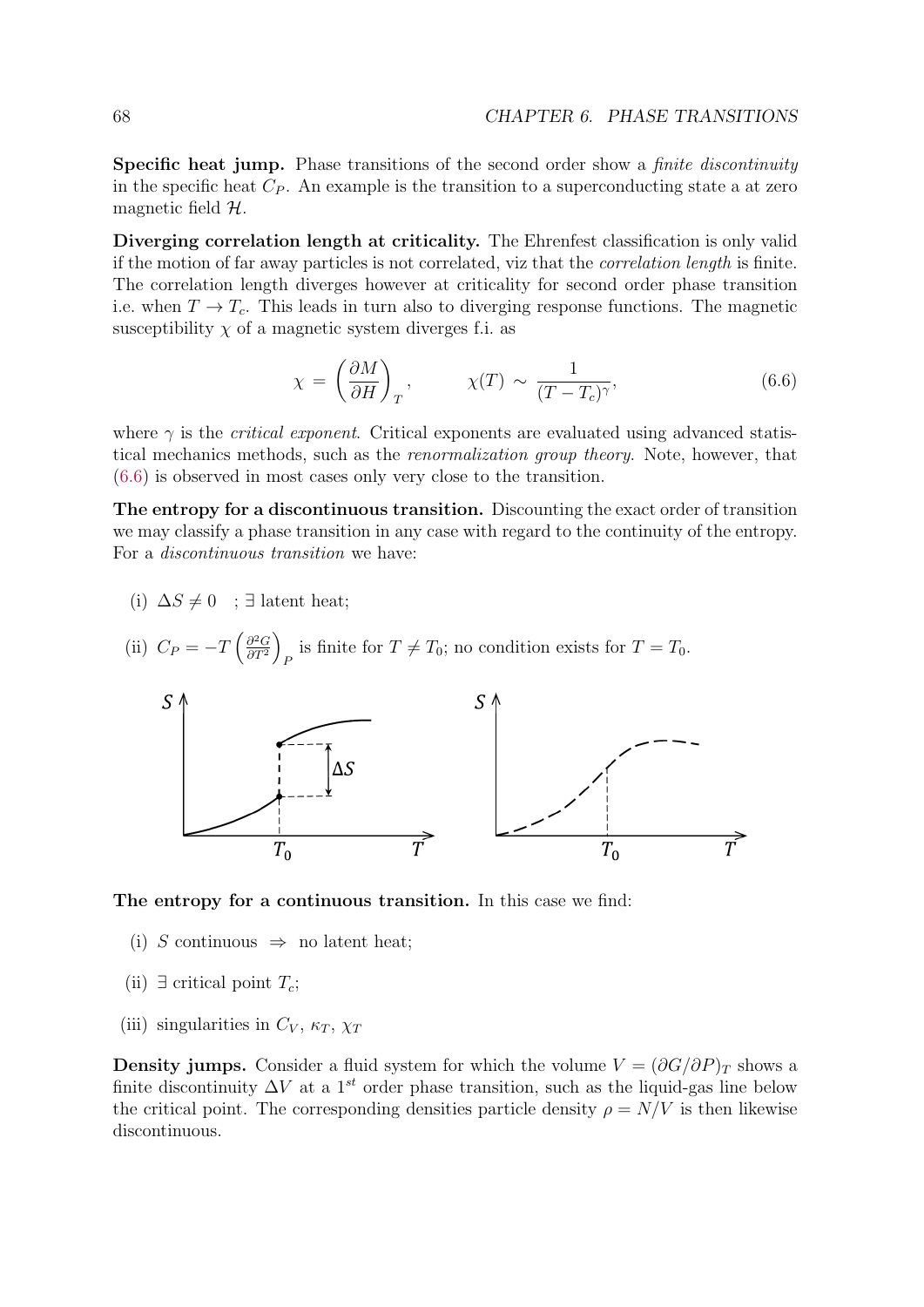

The density jump  $\Delta \rho$  diminishes along the liquid-gas transition line, when the temperature is increased, until it vanishing at  $T_c$ . The transition becomes continuous at the critical point  $T = T_c$ .

**Spontaneous magnetic ordering.** The magnetization  $M$  of a magnetic compound is in part induced by an external magnetic field and in part due to the spontaneous ordering, viz by the alignment of the microscopic moments.



The magnetic work entering the internal energy  $dU = \delta Q + \delta W$  is  $\delta W = \mathcal{H} dM$ , as defined by (3.15). With the Gibbs enthalpy  $G(T, \mathcal{H})$  being the (two-fold) Legendre transform of the internal energy  $U(S, M)$ , we then have that

$$
M = -\left(\frac{\partial G}{\partial \mathcal{H}}\right)_T, \qquad dG = -SdT - Md\mathcal{H}.
$$

The magnetization  $M$  is discontinuous when spontaneous ordering is present, i.e. when the transition is of  $1^{st}$  order. Following the transition line, by increasing the temperature  $T \rightarrow T_c$ , the jump  $2M_s$  decreases until spontaneous ordering disappears and the phase transition becomes second-order at  $T_0 = T_c$ .

### 6.4 Van der Waals equation of state

The equation of state for an ideal gas,

$$
PV = Nk_B T, \qquad PV = nRT, \qquad (6.7)
$$

is only valid for very small densities of particles and, therefore, cannot describe the gasliquid phase transition. This phase transition is due to intermolecular interactions. In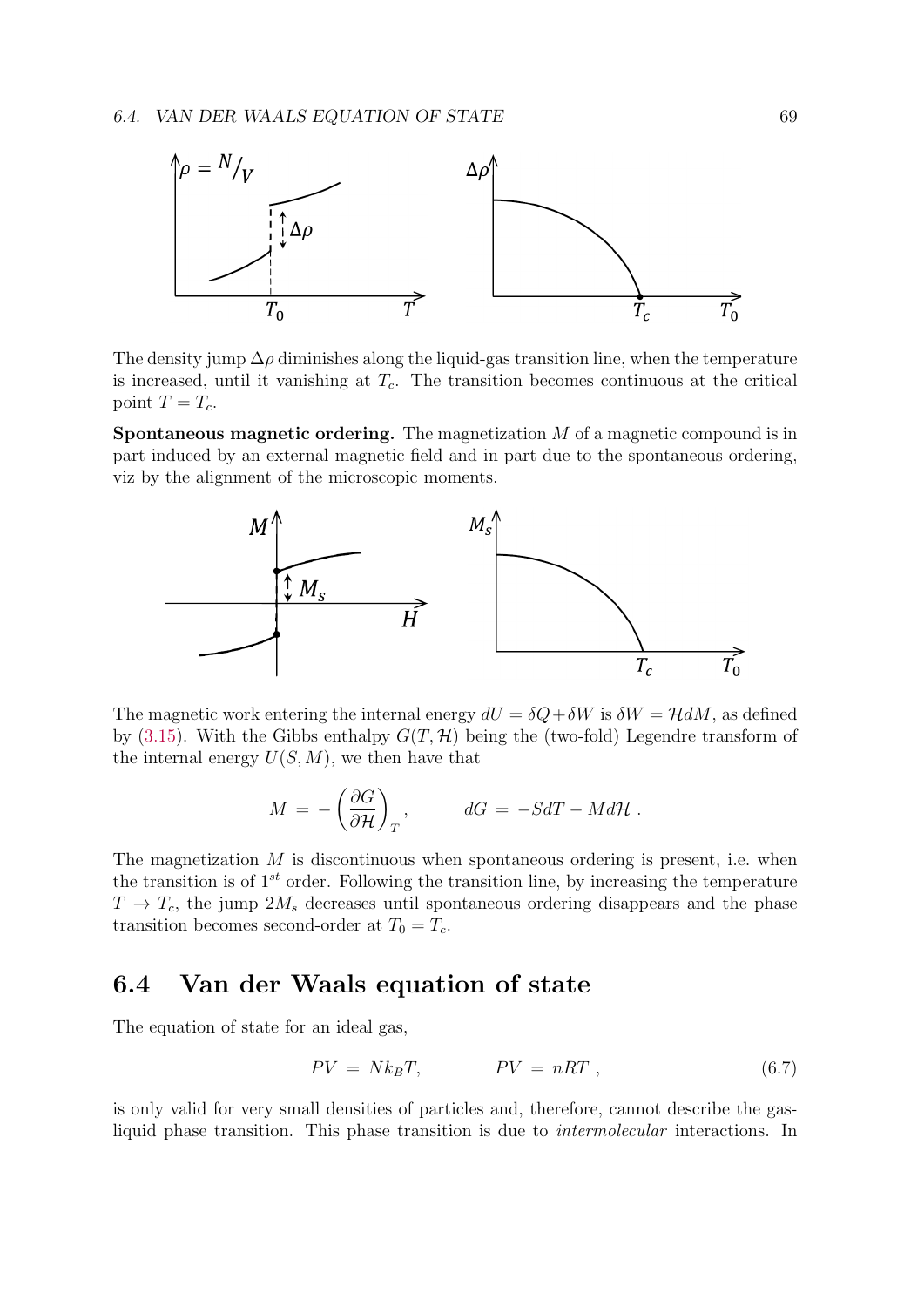this section, we will derive an equation of state for a gas which includes intermolecular interaction in a phenomenological way.

Renormalized ideal gas. We consider with

$$
P_{eff}V_{eff} = nRT \tag{6.8}
$$

the ansatz that a gas of interacting molecules still obeys the ideal gas equation of state (6.7), albeit with yet to determine effective variables, where the effective pressure and temperature,  $P_{eff}$  and  $T_{eff}$ , are are functions of the physical pressure P and temperature T respectively. One can regard (6.8) as a renormalized ideal gas equation of state.



Interaction potential. The interaction between molecules is generically composed of a repulsive core (due to the Fermi repulsion between the electrons) and an attractive tail (due to the van der Waals dipole-dipole interaction).

The depth of the attractive  $U(r)$  is about 1 eV (changes with the gas species). This minimum is responsible for the chemical valence and for the crystal structure of solids.

Effective volume. The repulsive core of the intermolecular interaction leads to a volume exclusion, which can be modeled by considering the individual molecules as hard spheres of radius  $r_0$ . The effective Volume entering (6.8) is then

$$
\boxed{V_{eff} = V - b'N} \,, \qquad b' \approx \frac{1}{2} \frac{4\pi (2r_0)^3}{3} = \frac{16\pi r_0^3}{3} \,, \tag{6.9}
$$

where  $N = n(R/k_B)$  is the overall number of molecules. Note that two hard-core particle of radius  $r_0$  cannot come closer than  $2r_0$ , with the factor  $1/2$  in (6.9) correcting for double counting.

Effective pressure. The interaction between molecules is pairwise and therefore proportional to the square of the density  $N/V$ . The van der Waals interaction mediated by induced dipoles in furthermore attractive. We may hence assume with

$$
P = P_{eff} - a' \frac{N^2}{V^2}, \qquad a' > 0 \qquad (6.10)
$$

that the physical pressure  $P$  is smaller than the effective pressure  $P_{eff}$  by an amount proportional to  $(N/V)^2$ .

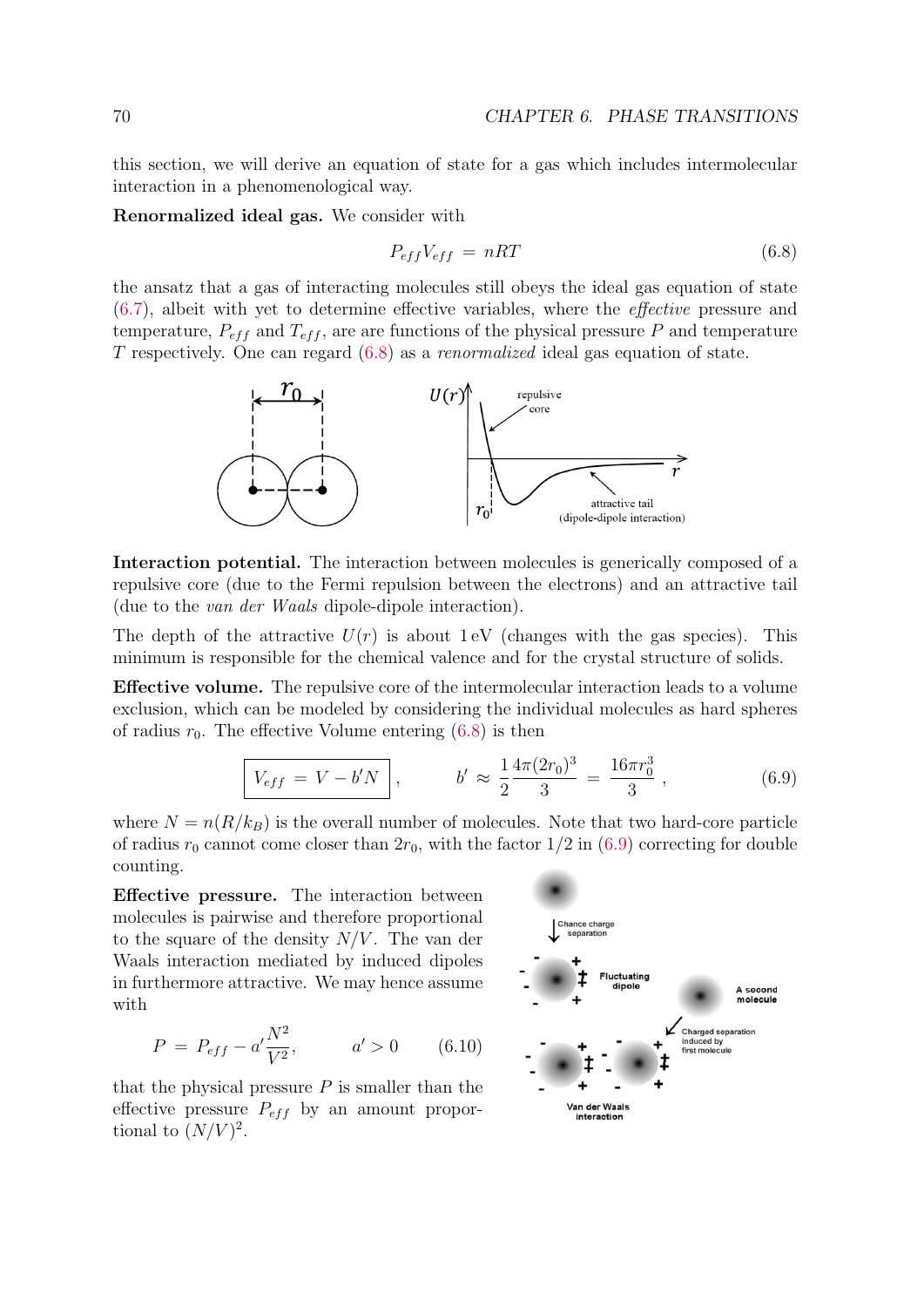#### Van der Waals equation. We use

$$
a = N_a^2 a', \qquad b = N_a b', \qquad N = N_a n,
$$

where  $N_A$  is Avogadro's constant, together with the expressions (6.9) and (6.10) for the effective volume  $V_{eff} = V - Nb'$  and respectively for the effective pressure  $P_{eff} = P +$  $a'N^2/V^2$ . We then obtain the van der Waals equation

$$
P_{eff}V_{eff} = nRT, \qquad \left[ \left( P + a \left( \frac{n}{V} \right)^2 \right) (V - bn) = nRT \right]. \tag{6.11}
$$

#### 6.4.1 Virial expansion

Inter-particle interactions become irrelevant in the low density limit  $(N/V) \rightarrow 0$ , for which the the van der Waals equation 6.11), reduces consequently to the ideal-gas equation of state  $PV = nRT$ . It is hence of interest to evaluate the corrections to the ideal-gas equation of state by expanding  $(6.11)$  for fixed particle number N systematically in  $1/V$ .

Rescaling. We start by rescaling the parameters of the van der Waals equation:

$$
an^2 = A, \qquad B = bn, \quad \bar{R} = nR \; .
$$

We then obtain

$$
P = \frac{\bar{R}T}{(V-B)} - \frac{A}{V^2}, \qquad \frac{PV}{\bar{R}T} = \left(1 - \frac{B}{V}\right)^{-1} - \frac{A}{\bar{R}TV}.
$$
 (6.12)

for (6.11),

Virial expansions. With the Taylor expansion

$$
\left(1 - \frac{B}{V}\right)^{-1} = 1 + \frac{B}{V} + \left(\frac{B}{V}\right)^2 + \dots
$$

of the first term in  $(6.12)$  with respect to  $1/V$  we obtain

$$
\frac{PV}{\overline{R}T} = 1 + \frac{1}{V} \left( B - \frac{A}{\overline{R}T} \right) + \left( \frac{B}{V} \right)^2 + \left( \frac{B}{V} \right)^3 + \dots
$$
\n(6.13)

This expression has the form of a virial expansion:

$$
\frac{PV}{\bar{R}T} = 1 + \frac{C_2}{V} + \frac{C_3}{V^2} + \dots, \qquad \boxed{C_2 = B - \frac{A}{\bar{R}T}}, \qquad (6.14)
$$

where  $C_n$  is the n<sup>th</sup> virial coefficient. Measuring  $C_2$  and  $C_3 = B^2$  by observing experimentally the deviations from the ideal gas law on can extract the parameters A and B of the van der Waals gas. The virial expansion is also important for microscopic calculations.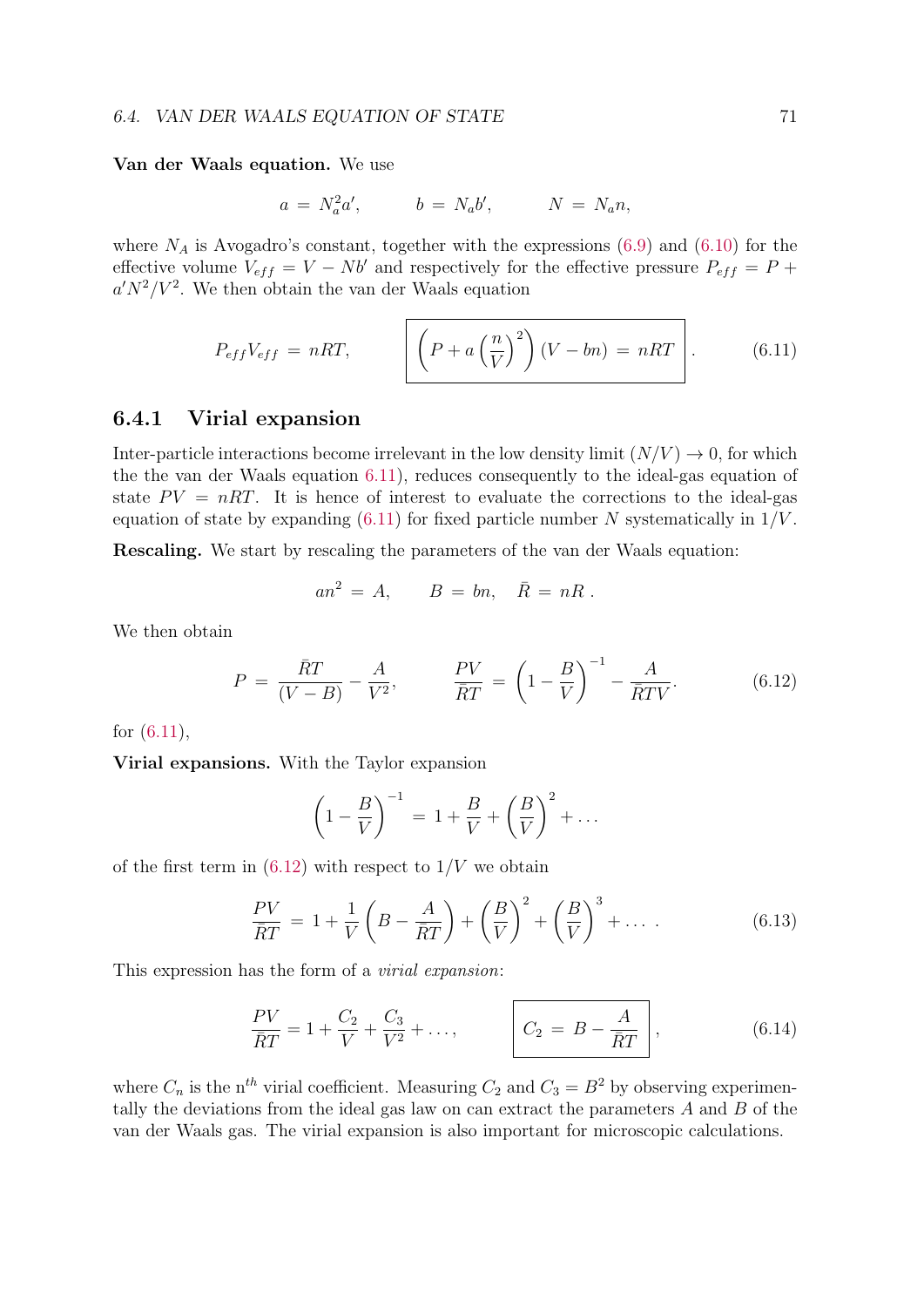#### 6.4.2 Critical point

The the isotherms of the pressure  $P$  are uniquely defined via the van der Waals equation  $(6.12)$  by the Volume P. The reverse is however not true. Rewriting  $(6.11)$  we obtain

$$
(PV2 + an2) (V - bn) = nRTV2,
$$
\n(6.15)

which shows that  $V(P)$  is given by the roots of a  $3^{rd}$ -order polynomial.



Roots of the Van der Waals equation. For given  $T$  and  $P$  there exist either three real roots or one real and two complex roots of (6.15). There exists hence a critical point  $(P_c, V_c, T_c)$  such that  $(6.15)$  has

 $T < T_c$   $P < P_c$  : three different real roots  $T = T_c$   $P = P_c$  : one three-fold degenerate real root  $T > T_c$   $P > P_c$  : one real root

The van der Waals of equation of the state must be then proportional to

$$
(V - V_c)^3 = 0, \qquad V^3 - 3V_cV^2 + 3V_c^2V - V_c^3 = 0
$$
\n(6.16)

at the critical point  $(P_c, T_c, V_c)$ . Comparing (6.15) with (6.16) we find  $V_c, P_c$ , and  $T_c$ :

$$
3V_c = nb + \frac{nRT_c}{P_c}
$$
  
\n
$$
3V_c^2 = \frac{an^2}{P_c}
$$
  
\n
$$
V_c^3 = \frac{abn^3}{P_c}
$$
  
\n
$$
\begin{cases}\nV_c = 3bn \\
P_c = \frac{a}{27b^2} \\
RT_c = \frac{8a}{27b}\n\end{cases}
$$
\n(6.17)

**Comparison with the ideal gas.** Combining the roots found in  $(6.17)$  we can define with

$$
Z_c = \frac{P_c V_c}{nRT_c} = \frac{3}{8} = 0.375
$$

a universal parameter measuring the deviation of a real gas from the ideal gas limit  $Z_c \rightarrow 1$ . For water we have  $Z_c = 0.226$  and  $T_c = 324$  °C. Real gases are generically further away from the ideal gas limit than the van der Waals theory would predict.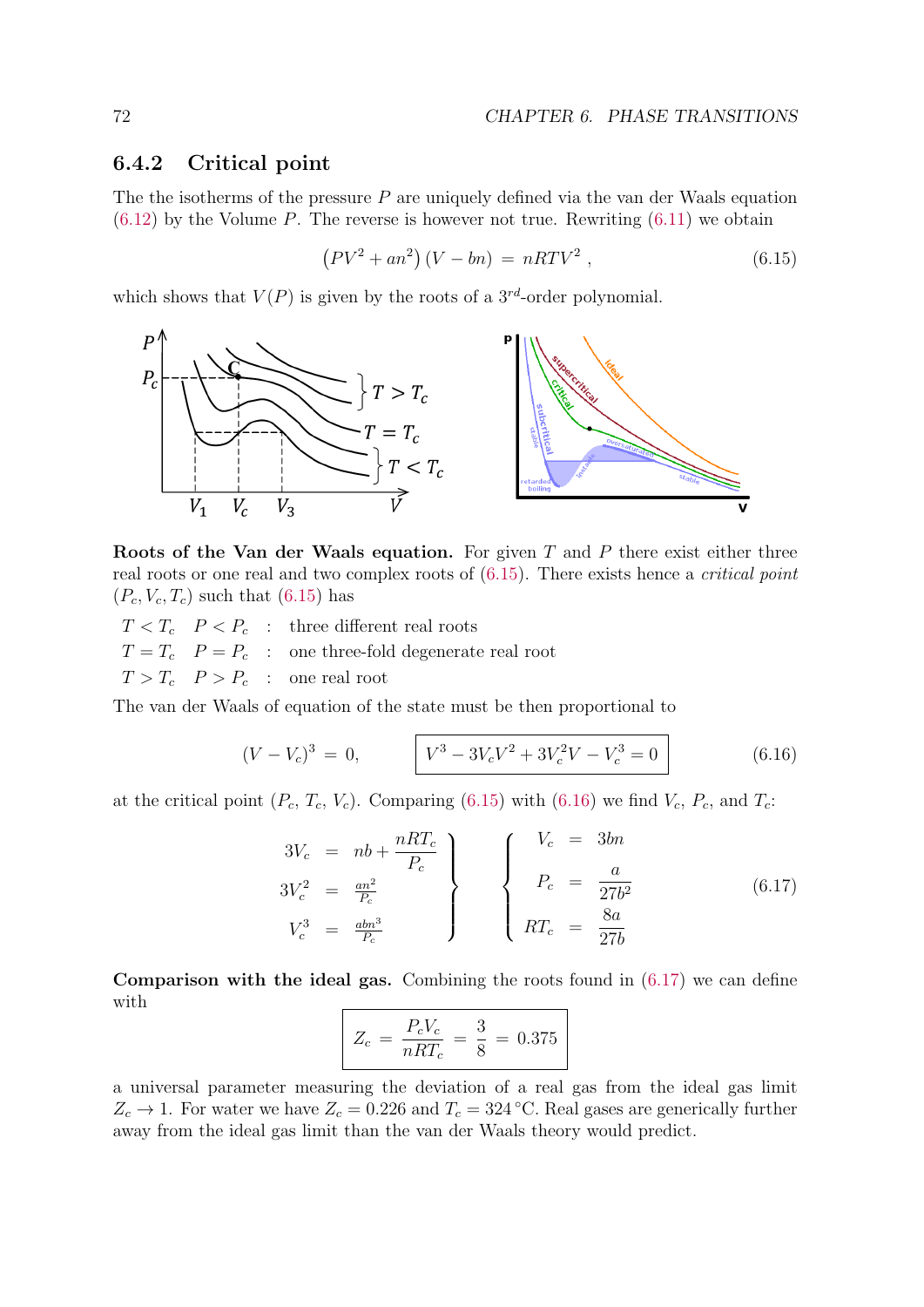#### 6.4.3 Maxwell construction

The van der Waals isotherm is a monotonic function of V for  $T > T_c$ . For  $T < T_c$ , it has a "kink" with negative compressibility:

$$
\kappa_T = -\frac{1}{V} \left( \frac{\partial V}{\partial P} \right)_T < 0, \qquad \left( \frac{\partial P}{\partial V} \right)_T > 0 \,. \tag{6.18}
$$

Negative compressibility, if existent for a real gas, would however lead to a collapse of the system, with a decreasing volume  $V$  and pressure  $P$  inducing each other. The system would not be thermodynamically stable.

Phase separation. The working substance avoids the collapse by separating spontaneously into two phases, with each of the two phases being located in a point in the V – P state phase characterized by a positive compressibility  $\kappa_T$ . These two phase will hence have different densities, corresponding respectively to a liquid and to a gas phase.

Coexistence condition. The two phases 1 and 2 are in equilibrium at the vapor pressure  $P_V$ , as discussed in Sect. 5.5.2, if the differentitials of the Gibbs enthalpies coincide for contant  $N_1 + N_2 = N$  and  $V_1 + V_2 = V$ :

$$
dG_1(T, P_V, N_1) = dG_2(T, P_V, N_2),
$$
  

$$
dF_1(T, V_1, N_1) + P_V dV_1 = dF_2(T, V_2, N_2) + P_V dV_2,
$$
 (6.19)

where we used that  $G(T, P, N) = F(T, V, N) + PV$ . Note that both the temperature T and the vapor pressure  $P_V$  are constant in (6.19).

**Free energy.** The free energy  $F(T, V, N)$  defined by  $(5.12)$ ,

$$
F(V,T) = -\int_{isotherm} PdV, \qquad P = -\left(\frac{\partial F}{\partial V}\right)_{T,N}, \qquad (6.20)
$$

can be obtained as the area under the isotherm.

Integrating the coexistence condition (6.19) one obtains

$$
F_1 - F_2 = P_V(V_2 - V_1) , \quad (6.21)
$$

which implies that the volumes  $V_1$ and  $V_2$  are defined by a double tangent construction.

– The free energy is is a weighted mixture of two phases 1 and 2 at any point along the tangent between 1 and 2. The resulting non-uniform state has the same P and T as the uniform state 3, but a lower free energy.